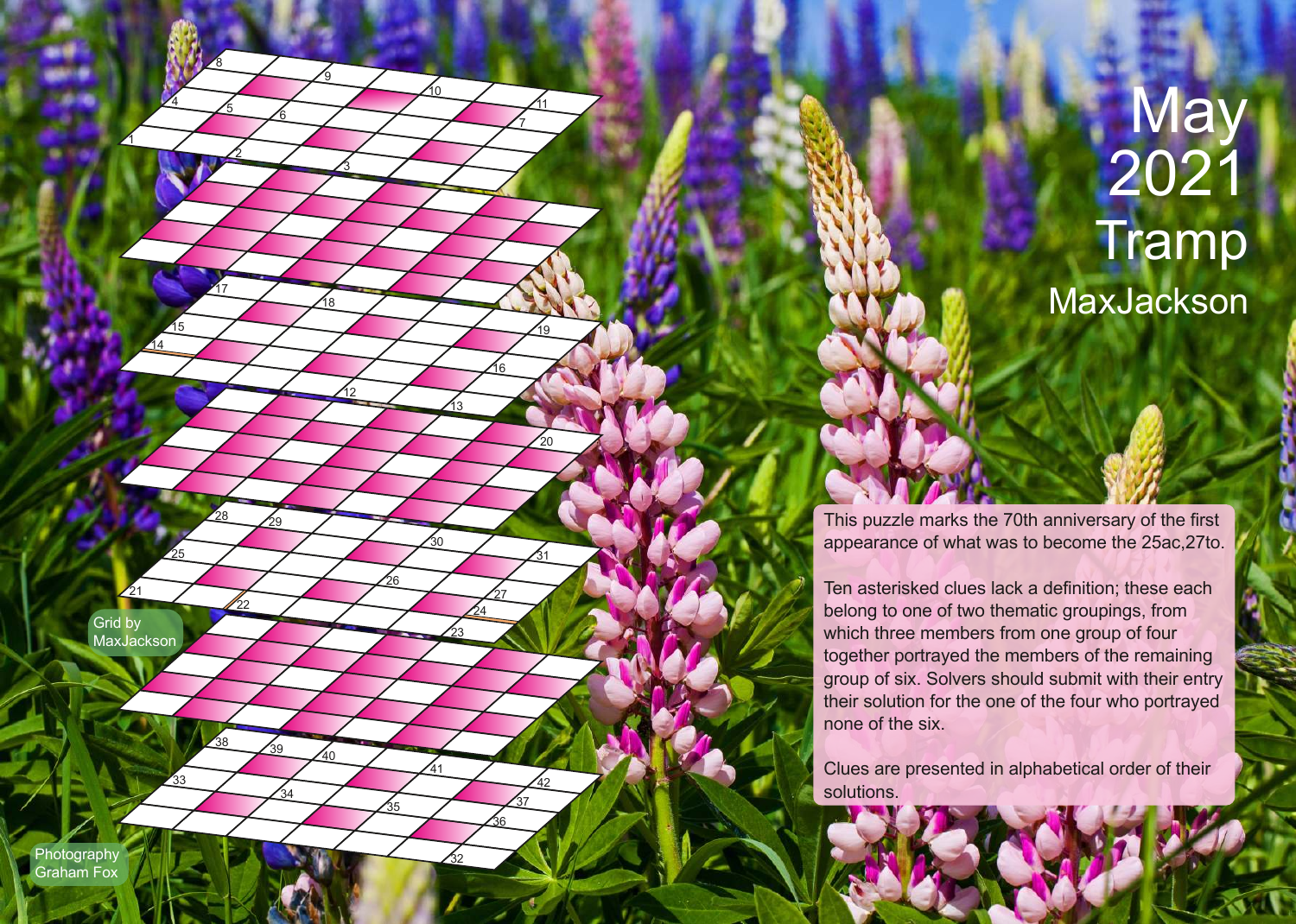| <b>MON</b>                                                                                            | <b>TUES</b>                                    | <b>WED</b>                                                      | <b>THURS</b>                                          | <b>FRI</b>                                                             | <b>SAT</b>                                                                                 | <b>SUN</b>                                |
|-------------------------------------------------------------------------------------------------------|------------------------------------------------|-----------------------------------------------------------------|-------------------------------------------------------|------------------------------------------------------------------------|--------------------------------------------------------------------------------------------|-------------------------------------------|
| 38 22aw                                                                                               | $39$ 34ba, 33to                                | $\mathbb{40}$ 24aw                                              | $41$ 9d-6                                             | North<br>Day 2<br>$\bullet$<br>32up $(7)$                              | 132aw                                                                                      | $2$ 32up*                                 |
| Recurrent theme of<br>wine brought back by<br>English (5)                                             | Barrel is for port (5)                         | Stirred pan on back of<br>stove $(4)$                           | That one Yankee<br>working with Duke and<br>Queen (6) | Drawing by Frank Paul                                                  | Something that's picked<br>in prohibition: American<br>drink knocked back (5)              | Mount 1aw (7)                             |
| 3 <sub>32ba</sub>                                                                                     | $4$ 14aw-2,15ac,16up*                          | 5 <sub>2aw</sub>                                                | 62d                                                   | $7_{12aw}$                                                             | <b>8</b> 30to                                                                              | 9 38to-2,36ba-4,14aw,<br>$17ac-5*$        |
| Writers describe street<br>with places to eat (7)                                                     | Down baby's milk (10)                          | Check plant for badger (5)                                      | Animal around waste<br>has foot missing (7)           | Criminal caught with<br>piece $(5)$                                    | Comfortable copper<br>retiring $(5)$                                                       | London: son biked<br>when touring $(6,8)$ |
| $10$ 39ac-2,40up-3                                                                                    | $11$ 38up-4                                    | $12$ 28to, 21ac                                                 | $13_{31ba-6^*}$                                       | $14_{8d-5}$                                                            | $15$ <sub>7to</sub>                                                                        | $16$ 25ac, 27to                           |
| Go around king's grave (4)                                                                            | Rubbish and empty drink<br>cans concerning (4) | Get ale drunk? Downed<br>small one (6)                          | First half of book written<br>by Solomon? (6)         | Call up first woman to<br>provide cover for<br>magazine (5)            | Some vintage necklace<br>is something passed<br>down through the<br>generations (4)        | Continue to expose<br>theme $(4,4)$       |
| $17$ $7$ aw,11ba,22ac,                                                                                | 18 <sub>40to</sub>                             | $19_{13aw,9}$                                                   | 20 <sub>13ba</sub>                                    | $21$ 37aw, 42ba-3                                                      | $22_{3d}$                                                                                  | 23 <sub>3aw</sub>                         |
| $23d-2*$<br>Good lines and<br>characters across page:<br>your local news at start<br>of evening (8-6) | Bury Football Club (5)                         | Where new tasks pile<br>up at work: go to pick<br>up one? (2-4) | On part of hip, is Ali hurt<br>boxing champion? (7)   | Nice day with Romeo;<br>ecstasy is brief, with<br>you coming first (4) | Put old camera's top<br>half the wrong way in<br>palms $(7)$                               | Film crew's leading<br>artist (5)         |
| $24$ 5ac, 32aw-3,<br>36ba-5,34to*                                                                     | $25$ 18to                                      | $26$ 20up-2,19ba-3                                              | $27$ 33aw, 38ac-4, 29ba, $28$ 42up<br>28to-3,25ac-4*  |                                                                        | $29_{410}$                                                                                 | $30$ 26d, 35ba-2                          |
| Car picked up? Rail<br>following flight (6,9)                                                         | Birthmarks? Tramp's<br>one for review (5)      | Plant in new vessel (4)                                         | Ideas need developing<br>by 2, 31, 32 or 33 (6,7)     | Start broadcast<br>outside (4-3)                                       | Birds in bars (5)                                                                          | Monkeys from South<br>American island (4) |
| $31$ 1ac*                                                                                             | $32$ 1d*                                       | $33$ 1aw, 5ba, 4d*                                              | $\mathbb{S}4$ 26up                                    | $35$ 10d,41ba-2                                                        | $\sqrt[3]{6}$ 34up, 6ac-2                                                                  | $37$ 16d                                  |
| Make out with groom<br>inside (7)                                                                     | What leads Potter away<br>from wizards? (7)    | "I'm ill", speaking<br>crazily $(5,8)$                          | Perfect time to go and<br>cuddle in bed? (5)          | Drive to Spain? Mind<br>how you go (4,4)                               | One making stroke<br>swings on this from tee,<br>with flag covering golf<br>target $(5-3)$ | 1aw uncertain about<br>husband (5)        |